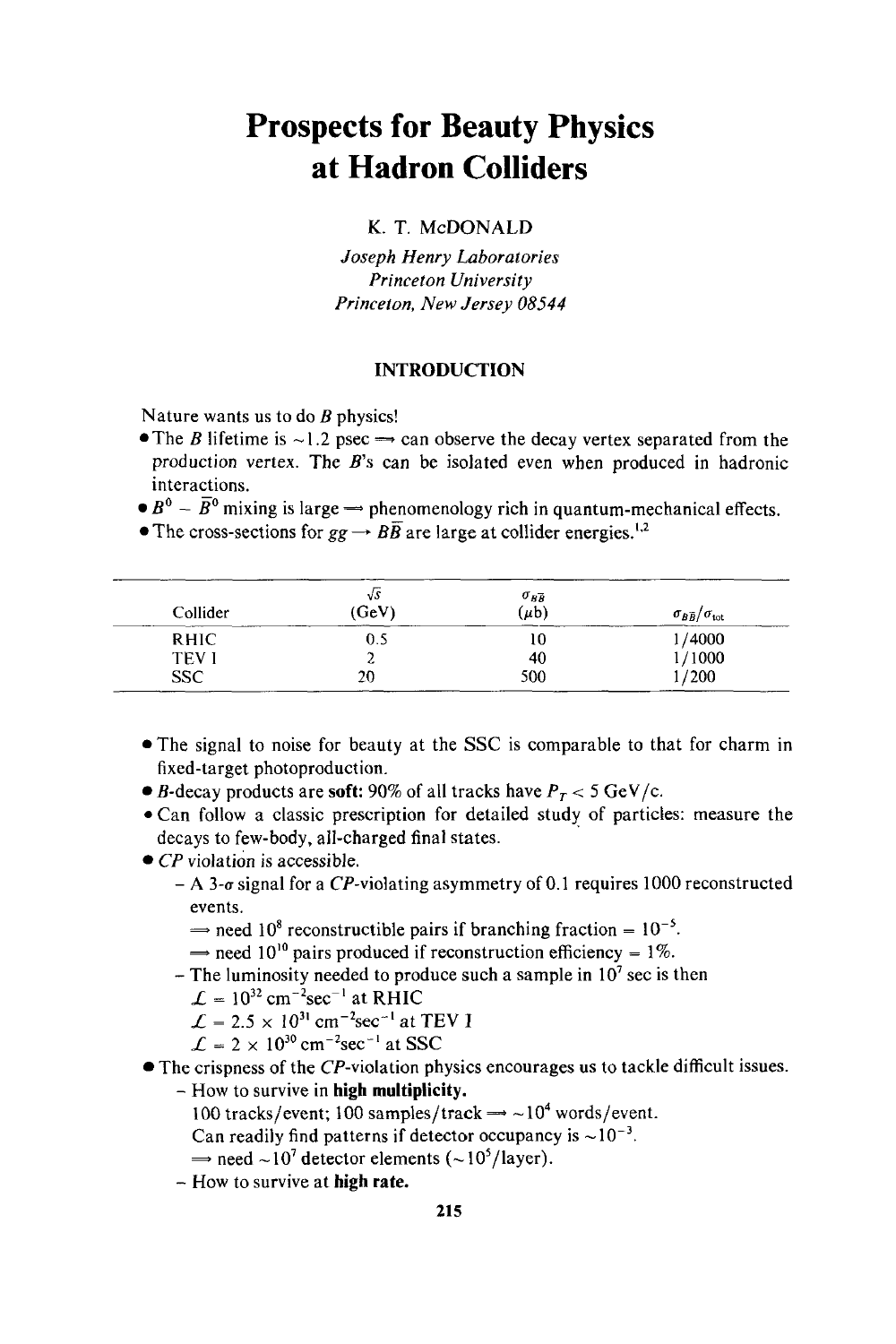Have 5-10 MHz event rate at  $\mathcal{L} = 10^{32} \text{ cm}^{-2} \text{sec}^{-1}$ .

Need sparse readout and buffering of the 10<sup>4</sup> elements struck per event. Have 5-10 MHz event rate at  $L = 10$ .<br>Need sparse readout and buffering of t<br> $\rightarrow$  50-100 Gword/sec raw event rate!

Front-end analog triggers reduce event rate to  $<$ 100 kHz.

Numeric-processor farm reduces rate to 1-2 kHz.

Archival data rate  $\sim$  100 Mbyte/sec to video tapes.

\*The same detector concept applies to RHIC, **TEV** I, and the **SSC. FIGURE** 1 shows the Beauty spectrometer as conceived at the 1988 Snowmass Workshop.

# **PREJUDICES ABOUT** *CP* **VIOLATION IN THE** *B-B* **SYSTEM**

*0* The best signal for *CP* violation is an asymmetry:

$$
A = \frac{\Gamma(B \to f) - \Gamma(\overline{B} \to \overline{f})}{\Gamma(B \to f) + \Gamma(\overline{B} \to \overline{f})}.
$$

• The theoretical interpretation of *A* is clean only when  $f = \overline{f} = CP$  eigenstate. The theoretical interpretation of A is cle<br>  $\Rightarrow$  must tag the other B of the B-B pair. The theoretical interpretation of A is clean only when  $f = f = CP$  eigenstate.<br>  $\Rightarrow$  must tag the other B of the B-B pair.<br>  $\Rightarrow$  'self-tagging' modes like  $B^0 \rightarrow K^-\pi^-$  or  $D^+\pi^-$  might be more accessible

where the start of the *B-B* pair.<br>  $\rightarrow$  'self-tagging' modes like  $B^0 \rightarrow K^-\pi^-$  or  $D^+\pi^-$  might be more accessible experimentally, but are less useful theoretically. (Like  $\epsilon'/\epsilon$  in  $K^0 \rightarrow \pi\pi$  these depend on penguin diagrams. . .) experimentally, but are less useful theoretically. (Like  $\epsilon'/\epsilon$  in  $K^0 \to \pi\pi$  these depend on penguin diagrams...)<br>
• Large  $A \leftrightarrow \text{small } \Gamma$ , in most models.

- 
- To reach *S* standard deviations in a measurement of *A* for mode  $B \rightarrow f$  with branch  $\Gamma$ , need *N* produced *B*'s, where

$$
N \approx \frac{S^2}{\Gamma A^2}.
$$

Example:  $S = 3$ ,  $A = 0.1$ ,  $\Gamma = 10^{-5}$   $\Rightarrow N = 9 \times 10^{7}$ .



**FIGURE 1. A** beauty spectrometer concept.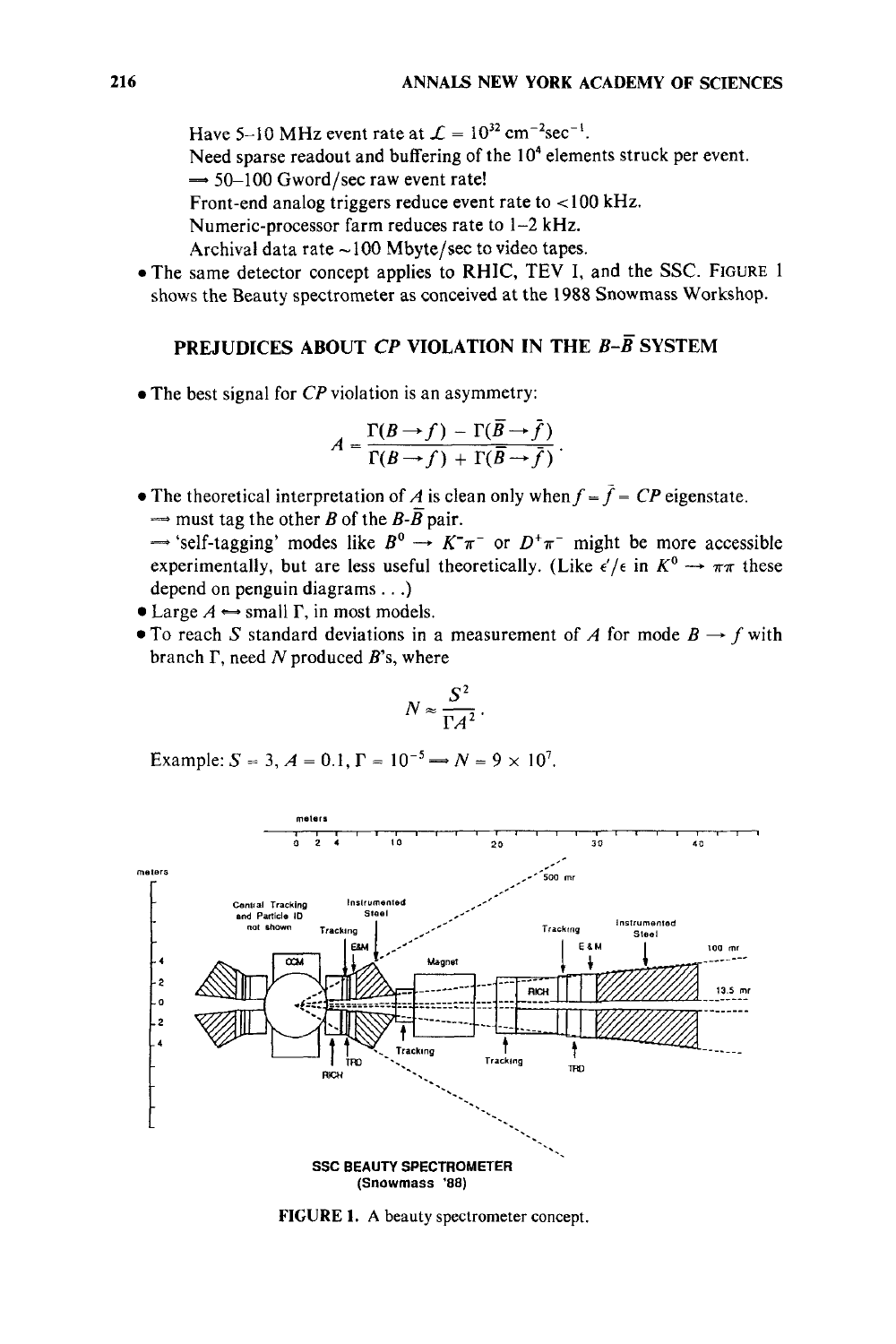

**FIGURE 2. The** unitarity triangle.

CP violation and the **KM** matrix (Wolfenstein):

violation and the KM matrix (Wolfenstein):  
\n
$$
V_{KM} = \begin{pmatrix} V_{ud} & V_{us} & V_{ub} \\ V_{cd} & V_{cs} & V_{cb} \\ V_{td} & V_{ts} & V_{tb} \end{pmatrix} \approx \begin{pmatrix} 1 & \lambda & \mu \lambda^3 (\rho - i\eta) \\ -\lambda & 1 & \mu \lambda^2 \\ \mu \lambda^3 (1 - \rho - i\eta) & -\mu \lambda^2 & 1 \end{pmatrix}.
$$
\n
$$
\lambda \sim \text{the Cabibbo angle.}
$$

 $\lambda \sim$  the Cabibbo angle.

 $\mu$  is known via the *B* lifetime.

 $\eta \neq 0 \leftrightarrow CP$  violation.

But,  $\rho$ ,  $\eta$  are not well determined from the  $K\overline{K}$  system.

- The  $\overline{B}$ - $\overline{B}$  system is the place!
- Bjorken's trick: unitarity of  $V_{KM} \rightarrow V_{td} + \lambda V_{ts} + V_{ub}^* \approx 0$ .

 $\rightarrow$  these 3 vectors form a closed triangle. On dividing the lengths by  $\mu \lambda^3$ , we obtain **FIGURE** 2.

Since the base is known, the experimental challenge is equivalent to measuring the 3 interior angles  $\phi_1$ ,  $\phi_2$ ,  $\phi_3$ .

- For  $B \rightarrow f$  with f a CP eigenstate, the asymmetry A depends only on sin  $\phi$
- measuring the 3 interior angles  $\phi_1$ ,  $\phi_2$ ,  $\phi_3$ .<br>  $B \rightarrow f$  with f a CP eigenstate, the asymmetry A depends<br>  $A \sim \sin 2\phi_1$  for  $B \rightarrow \psi K_S$ ,  $D\overline{D}K_S$ ,  $\psi \pi \pi$ ,  $D\overline{D}$ ,  $D^0 \pi^+ \pi^-$ , ...
	-
	-
- For *B*  $\rightarrow$  *f* with *f* a *CP* eigenstate, the asymmetry *A* depends only on sin  $\phi$ <br> *A* ~ sin 2 $\phi_1$  for *B*  $\rightarrow \psi K_S$ ,  $D\overline{D}K_S$ ,  $\psi \pi \pi$ ,  $D\overline{D}$ ,  $D^0 \pi^+ \pi^-$ , . . .<br> *A* ~ sin( $\phi_2$   $\phi_1$ ) for  $B \rightarrow \overline{$ observation of many decay modes.
	- Exation of many decay modes.<br>  $\Rightarrow$  need a general purpose detector with particle identification.<br>  $\Rightarrow$  need tagging of the second B.
	-
	- $\Rightarrow$  need tagging of the second *B*.<br> $\Rightarrow$  an extensive program for the 1990's!

# **PRE-CP PHYSICS IN THE** *B-B* **SYSTEM**

 $\bullet$   $\sigma_{\beta\overline{B}} \leftrightarrow$  gluon structure functions at collider energies.

 $\bullet$   $B_d$ - $\overline{B}_d$  and  $B_s$ - $\overline{B}_s$  mixing. The latter is large but surprisingly hard to measure owing to rapid oscillations.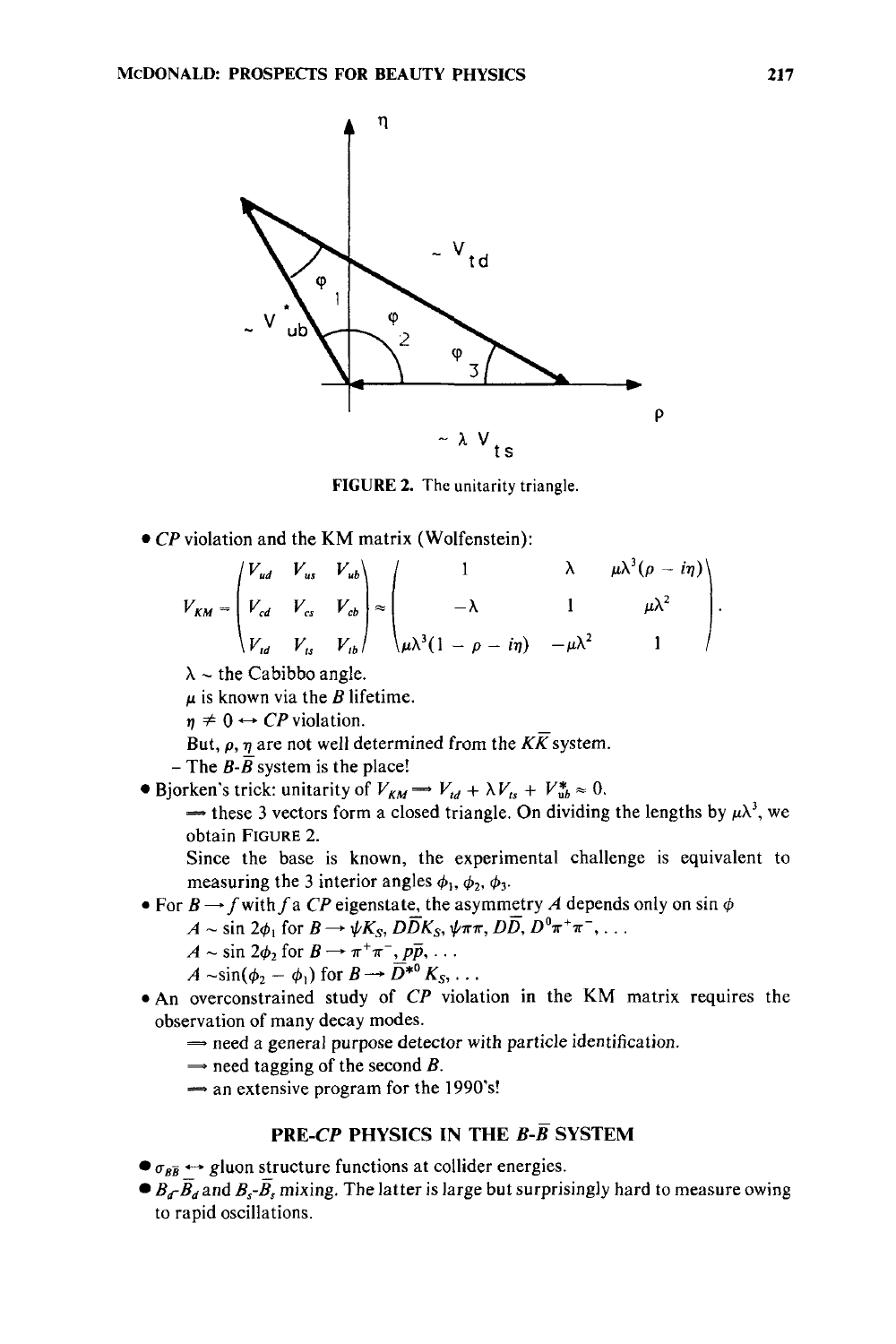- $\bullet \Gamma(B \rightarrow f)$  for likely *CP*-violating modes
	- $\rightarrow$  a rich program even before *CP* violation.

# **RECENT DETECTOR PROPOSALS**

- **1.** March 1987, Letter of Intent to FNAL by Volk, Reay *et uL3*
- 2. March 1987, Letter of Intent to FNAL by Van Berg, Lockyer *et al.4*
- 3. July 1987, SSC Beauty Spectrometer at the Berkeley Workshop.<sup>5</sup>
- 4. November 1987, Dipole Beauty Spectrometer at the FNAL Beauty Workshop.<sup>6</sup>
- 5. June 1988, Status Report of the Fermilab *B* Collider Study Group.'
- 6. July 1988, SSC Beauty Spectrometer at the Snowmass Workshop.\*



**FIGURE 3.** Overview of the **BCD** detector.

- 7. July 1988, Solenoid Beauty Spectrometer at the RHIC Workshop.'
- 8. August 1988, Letter of Intent to CERN by Brandt, Schlein *et al.*<sup>10</sup>
- 9. October 1988, Letter of Intent for a Bottom Collider Detector for the Fermilab Tevatron.<sup>11</sup>

### **OVERVIEW OF THE BOTTOM COLLIDER DETECTOR**

We will use the recently proposed Bottom Collider Detector" as **an** example. **A**  schematic side view is shown **in** FIGURE **3.** The design is driven by the need for large angular acceptance, good momentum resolution for low-momentum tracks, precision vertexing, and particle identification. Calorimetry is not important except for electron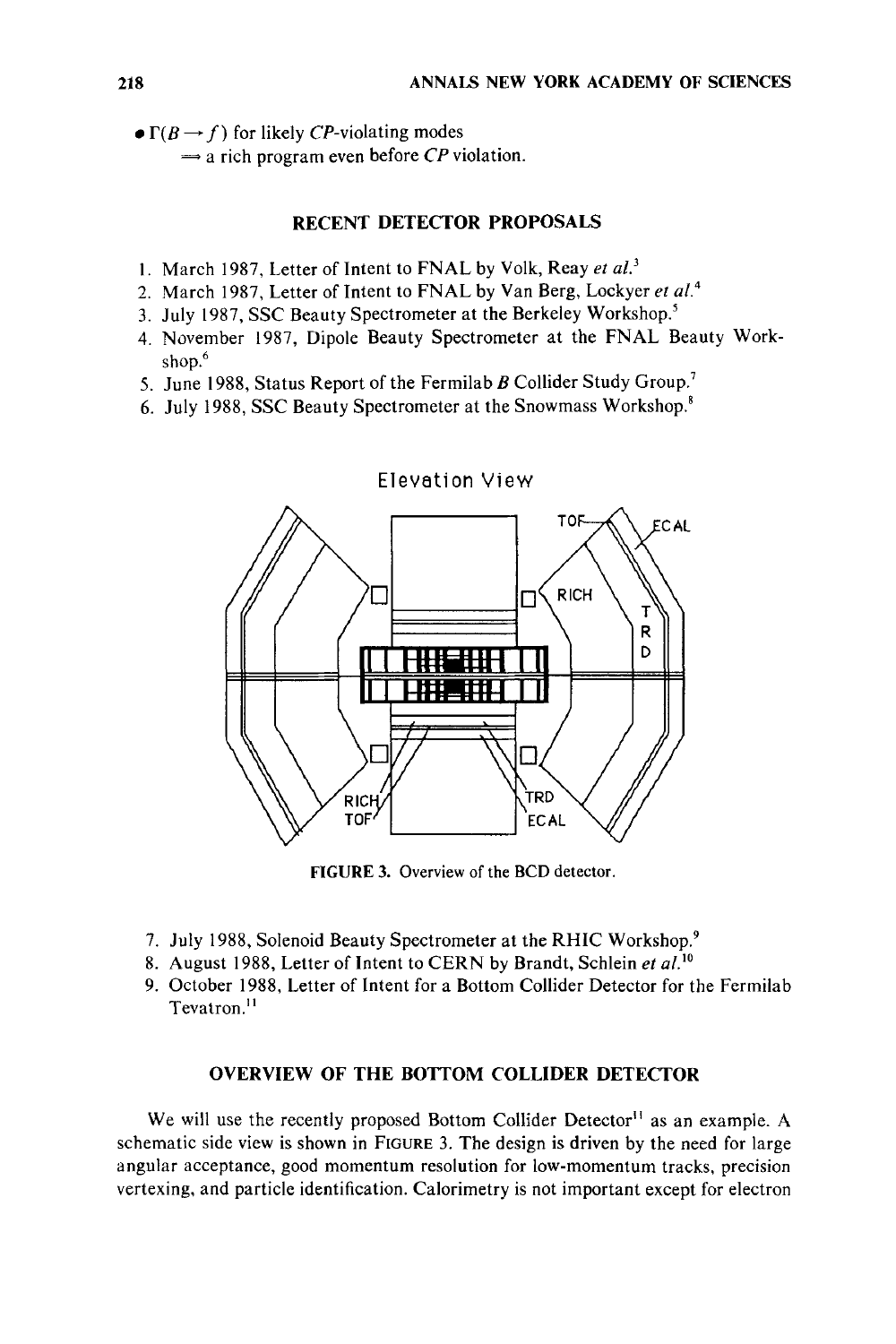identification. The basic character of the detector is 'central,' but with greater emphasis on the angular region  $2^{\circ} < \theta < 30^{\circ}$  than in present detectors designed for W and *Z* physics.

**a** A dipole magnet is chosen to optimize the detection of tracks produced between  $2^{\circ} < \theta < 178^{\circ}$  (pseudorapidity:  $-4 < \eta < 4$ ). The kinematics of *B*-*B* production are such that both forward and central tracks must be measured well to have a high geometric acceptance, while transverse momenta greater than *5* GeV/c are seldom of interest. A dipole magnetic field oriented perpendicular to the beams is the best and simplest solution. A low-field **(1** Tesla), large-diameter magnet is preferable for pattern recognition of low-momentum tracks.

*0* The magnet design calls for circular pole tips of 4-m diameter, separated by a 4-m gap. This large gap permits a tracking system with 75-100 samples per track, the minimum acceptable number in a high-multiplicity event, while still accommodating the EM calorimeter, **TRD,** and RICH counters inside the gap.

*0* The vertex detector is designed to find the secondary vertices of *B* particles with high accuracy and efficiency, thereby isolating the *B* from the rest of the event. The resulting ability to study the time evolution of the states is particularly advantageous for *CP* studies. Extensive Monte Carlo simulation indicate that 3-d vertex reconstruction is necessary to achieve good pattern recognition, and that the system should have a worst-case impact-parameter resolution of  $<$  20  $\mu$ m. All tracks should intersect at least 3 planes with an angle of incidence <45°. These requirements, along with the length of the interaction region, led to a hybrid design of barrels and planes of double-sided silicon detectors. These devices are located outside the beam pipe, beginning at 1.5-cm radius, to minimize the effects of multiple scattering. Monte Carlo studies of this design, where tracking efficiencies were loo%, gave an efficiency of finding *B* vertices of  $\sim$ 45%. A preliminary mechanical model of this detector design has been constructed.

• The vertex detector relies on the gas tracking system for most of the pattern recognition. The tracking system is designed for efficient and rapid 3-d pattern recognition of tracks over the full angular range. There are 75-100 samples along each track. The technology used is thin-walled straw tubes, pressurized to 3 atmospheres and arranged in superlayers. Such straw tubes permit a measurement error of 40  $\mu$ m per hit. This high precision will allow a mass resolution of 20  $MeV/c^2$  and an extrapolation error into the silicon vertex detector of 50  $\mu$ m. Good mass resolution is desirable to separate  $B_d$  from  $B_s$ , and to set a narrow mass window around the *B* as a rejection against combinatoric background.

Particle identification is important in reducing the combinatoric background, especially for modes such as  $B \to K\pi$  and  $B \to p\bar{p}$ . Electron identification is required for triggering and tagging the particle-antiparticle nature of the *B.* The design incorporates TRD's RICH counters, and an electromagnetic calorimeter over the full detector acceptance and for the full momentum range of the B-decay products.

• The trigger and data-acquisition system is designed to handle a luminosity of  $10^{32}$  $cm^{-2}sec^{-1}$  and data-flow rates of GigaBytes per second. The trigger philosophy is to assemble the full event as soon as possible and pass it to a farm of numeric processors where a variety of trigger algorithms can be implemented in software. The system is based on the latest communications-industry technology, which represents a new approach for high-energy physics experiments and is suitable for SSC data rates.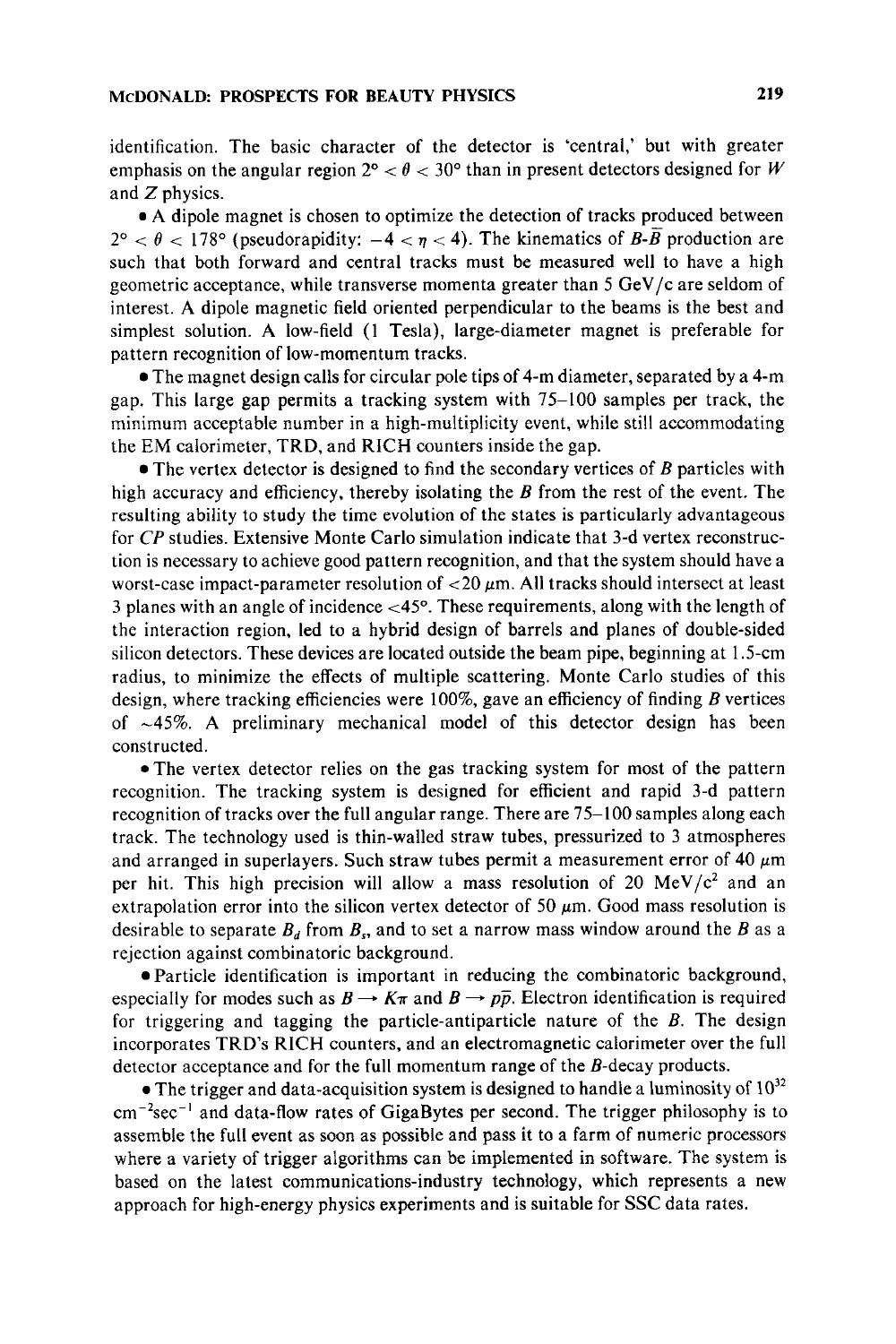**An** initial cost estimate for the detector **is \$30M.** 

In the space remaining we elaborate slightly on two issues, a possible 'topology trigger,' and the data-acquisition system based around a 'barrel switch.'

# **TOPOLOGY TRIGGER**

**A** first-level trigger is desired that might be straightforward to implement while reducing the event rate by 20-50. The 'topology trigger' simply counts the number of



**FIGURE 4.** (upper) The number of charged tracks above a given  $P<sub>T</sub>$  for events containing a  $B \rightarrow$  $\pi^+\pi^-$  decay, according to an **ISAJET** simulation; *(lower)* the same for events without any *B*'s.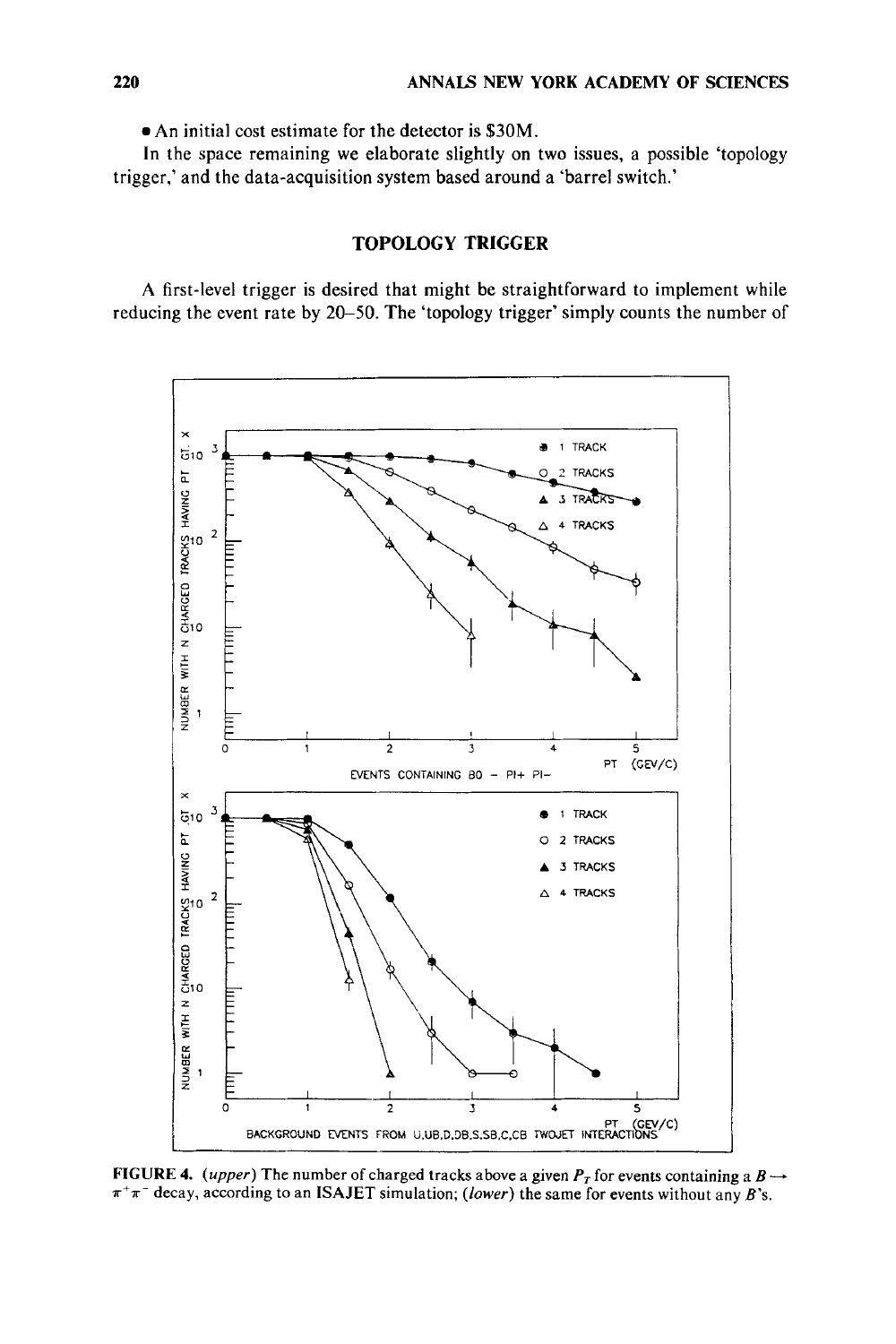charged tracks in the event above a given cut in  $P<sub>T</sub>$ . This is illustrated in FIGURE 4, based on an ISAJET simulation.

If a cut on only a single track could be made reliably, we see that a cut at  $P_T = 2.5$ GeV/c would yield a factor of *50* reduction in the event rate at the expense of only a 10% loss of events with a 2-body decay such as  $B \rightarrow \pi^+\pi^-$ . Or, if two tracks are each required to be above 2  $GeV/c$ , the desired reduction of the total event rate could be achieved with 40% loss of 2-body *B* decays. The efficiency for many-particle *B* decay is, of course. less.

## **DATA ACQUISITION**

The architecture of the data-acquisition system takes advantage of several new approaches: in particular:

- *0* Digital transmission over fiber-optic cables.
- **A** simple 'barrel shifter' switch for event building at 100 kHz.
- A farm of  $\sim$ 2000 numeric processors, especially suited to tracking problems, which implement the second-level triggers, employing full reconstruction algorithms for some detector systems.

**A** block diagram of the proposed data-acquisition system is shown in FIGURE 5. The data flow is from top to bottom. Prompt triggers (such as the topology trigger) will first reduce the data rate by a factor of 20-50, using a subset of the detector elements labeled **A-Z** in FIGURE 5.From this point on there is no other specially built logic for triggering. If the event is accepted by the first-level trigger, the data fragments are transmitted over fiber-optic cable to the Event-Builder Switch. There can be any number of data sources from each detector system.

The Event-Builder Switch is based on the high-speed technology of a telephone exchange. The 'barrel-switch' technique can accept parallel inputs from a large number of sources and reorganize these into a set of output streams, each stream containing only information from a single event. Data rates of tens to a few hundreds of GigaBytes/sec are possible.

The Receiver/Formatters format the data into structures suitable for high-level language programs, and then pass the events into one member of the large farm of numeric processors. Each of these processors will be the equivalent of about 40 VAX 780's and will implement the second-level trigger in software. They should reduce the event rate by another factor of 100, leaving a rate of  $\sim$ 1 kHz at a luminosity of  $10^{32}$  $cm^{-2}sec^{-1}$ , which can be archived to tape on video cassettes.

#### **SUMMARY**

The cross-section for  $gg \to BB$  is relatively high at collider energies, so that a one-year run at RHIC or TEV I might yield  $>10^{10}$  B-B pairs, and  $>10^{12}$  pairs at the **SSC.** The challenge to the experimenter is to trigger on and reconstruct a significant fraction of this sample. Detectors are being proposed that make extensive use of silicon vertexing, VLSI readout, and massive online numerical processing with the goal of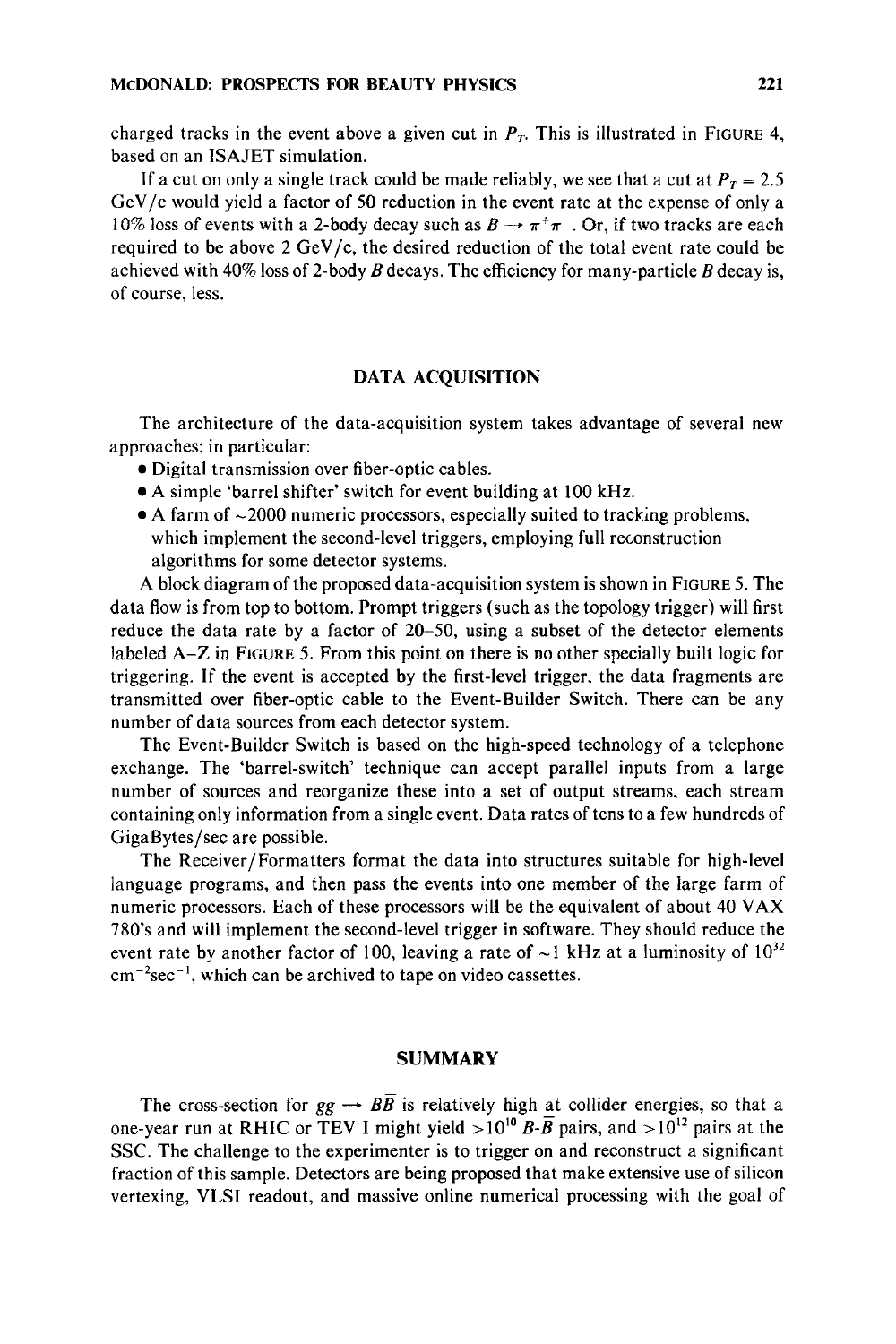

**FIGURE 5. Block diagram of the proposed data-acquisition system.** 

**maintaining a** 1% **efficiency for few-body decays to all-charged final states. If achieved**  at the SSC for  $\mathcal{L} = 10^{32}$  cm<sup>-2</sup>sec<sup>-1</sup>, this would be equivalent to an  $e^+e^-$  *B* factory operating at  $\mathcal{L} = 10^{36} \text{ cm}^{-2} \text{sec}^{-1}$  and 100% reconstruction efficiency. Even at RHIC or **TEV** I with 10<sup>8</sup> reconstructible *B*'s, the strongest signals for *CP* violation in the *B*- $\overline{B}$ **system would be accessible.** 

#### **REFERENCES**

- **1. NASON, P., S. DAWSON** & **R. K. ELLIS, FermiIab-PUB-87/222-T.**
- 2. **BERGER, E.** L. **ANL-HEP-PR-88-26.**